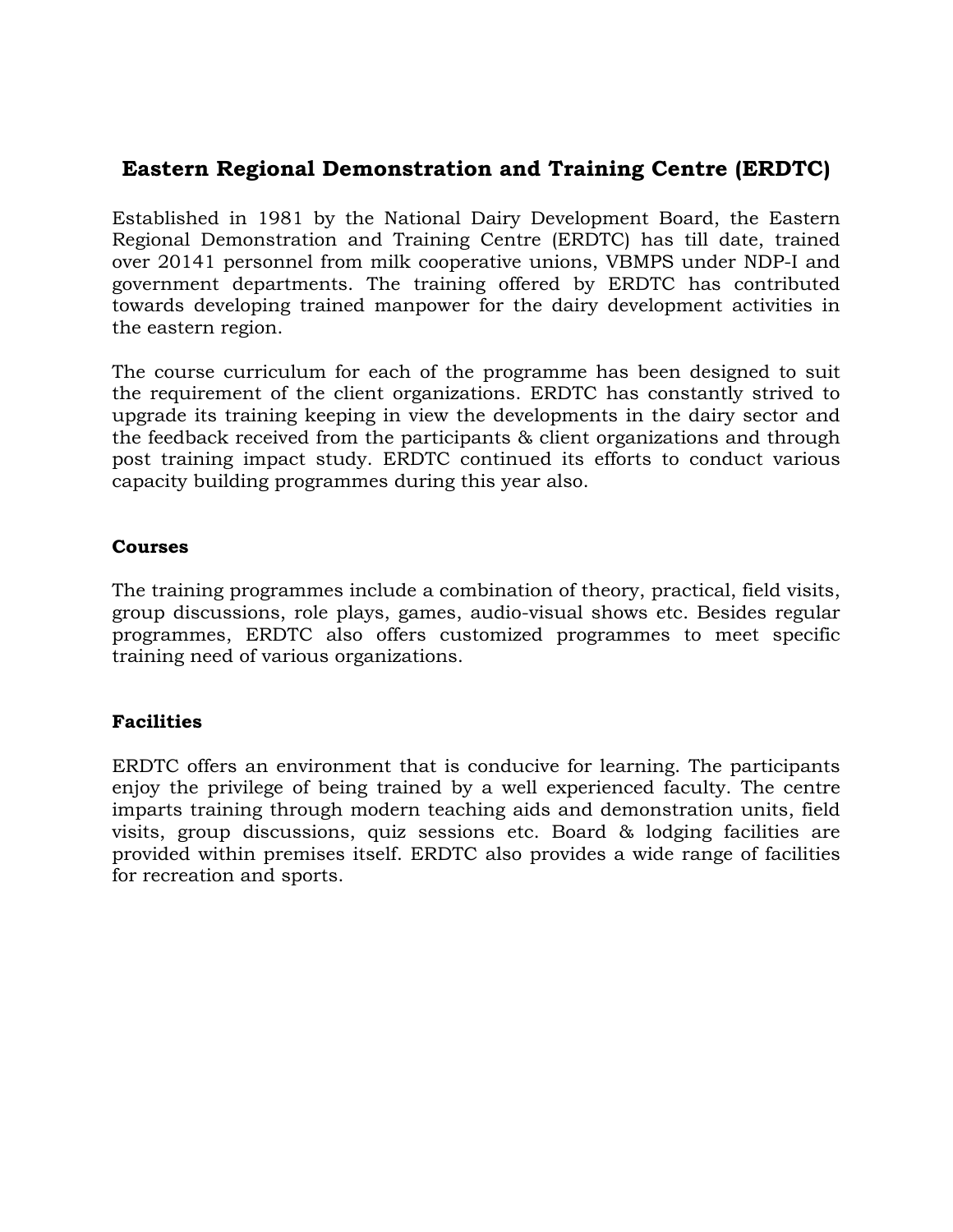#### **Location**

ERDTC is located at Matigara, in West Bengal which is well connected by road, rail and air. It is about 10 kms from Siliguri town, 16 km from New Jaipaiguri station and 8 km from Bagdogra Airport.

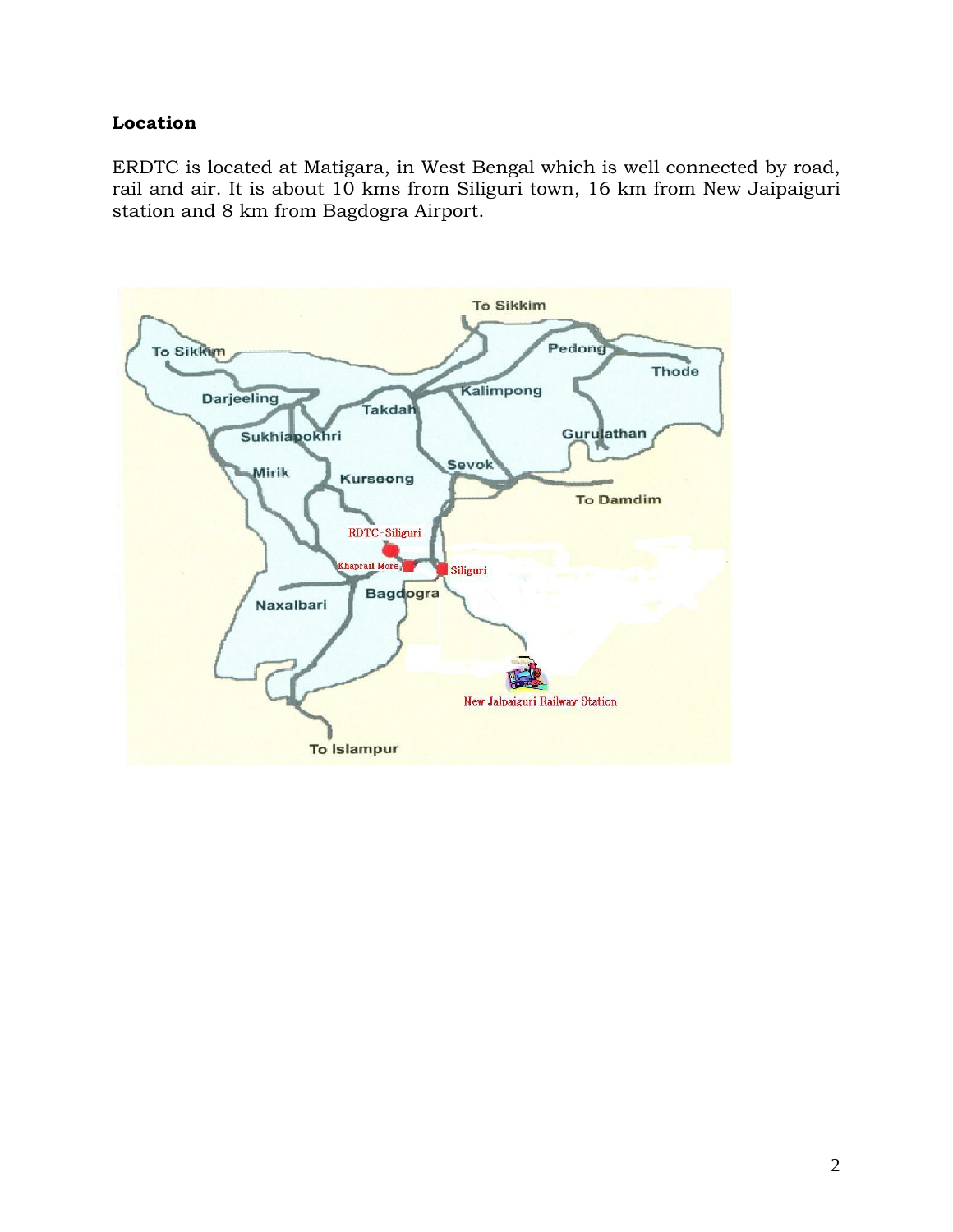# **Programmes**

| Programme                                        | <b>Artificial Insemination (AI)</b>                                                                                                                                                                                                                                                                                                                                                                                                                                                                                                                                                                                                                                                                                                                 | Refresher Programme in Artificial                                                                                                                                                                                                                                                                                                                                                                                                                                                                                                                                                                                                                                               |
|--------------------------------------------------|-----------------------------------------------------------------------------------------------------------------------------------------------------------------------------------------------------------------------------------------------------------------------------------------------------------------------------------------------------------------------------------------------------------------------------------------------------------------------------------------------------------------------------------------------------------------------------------------------------------------------------------------------------------------------------------------------------------------------------------------------------|---------------------------------------------------------------------------------------------------------------------------------------------------------------------------------------------------------------------------------------------------------------------------------------------------------------------------------------------------------------------------------------------------------------------------------------------------------------------------------------------------------------------------------------------------------------------------------------------------------------------------------------------------------------------------------|
| <b>Title</b>                                     |                                                                                                                                                                                                                                                                                                                                                                                                                                                                                                                                                                                                                                                                                                                                                     | Insemination                                                                                                                                                                                                                                                                                                                                                                                                                                                                                                                                                                                                                                                                    |
| Programme<br>Objectives                          | To enable the participants-<br>Learn AI technique to<br>$\bullet$<br>practice quality AI so<br>as to improve genetic<br>potential of cattle and<br>buffaloes.                                                                                                                                                                                                                                                                                                                                                                                                                                                                                                                                                                                       | To enable the participants-<br>Identify problems being faced in the<br>$\bullet$<br>field and solving it.<br>Acquire knowledge in latest<br>$\bullet$<br>technologies in the field of<br>reproduction<br>Increasing fertility of animals by<br>$\bullet$<br>solving reproductive disorder.                                                                                                                                                                                                                                                                                                                                                                                      |
| Duration                                         | 45* days                                                                                                                                                                                                                                                                                                                                                                                                                                                                                                                                                                                                                                                                                                                                            | 5 days                                                                                                                                                                                                                                                                                                                                                                                                                                                                                                                                                                                                                                                                          |
| Target<br>Participants                           | Matriculate Village Youths                                                                                                                                                                                                                                                                                                                                                                                                                                                                                                                                                                                                                                                                                                                          | Practicing AI Technicians                                                                                                                                                                                                                                                                                                                                                                                                                                                                                                                                                                                                                                                       |
| Programme fees                                   | Rs. 11998.92 per participants                                                                                                                                                                                                                                                                                                                                                                                                                                                                                                                                                                                                                                                                                                                       | Rs. 1482.03 per participants                                                                                                                                                                                                                                                                                                                                                                                                                                                                                                                                                                                                                                                    |
| <b>Brief</b><br>Description of<br>course content | History<br>of<br>Artificial<br>$\bullet$<br>Insemination (AI)<br>Physiology of<br>$\bullet$<br>Reproductive organs<br>Oestrous<br>cycle,<br>$\bullet$<br>symptoms of heat<br>Technique and timing<br>$\bullet$<br>of AI<br>Parturition<br>$\bullet$<br>Ideal calving cycle<br>$\bullet$<br>Types of semen,<br>$\bullet$<br>LN2 containers and<br>$\bullet$<br>their handling<br>Care & management of<br>$\bullet$<br>calves, dry, pregnant &<br>lactating animals.<br>Disbudding of calves<br>٠<br>Balanced ration and<br>$\bullet$<br>feeding<br>Fodder cultivation - its<br>$\bullet$<br>preservation<br>Urea straw treatment<br>$\bullet$<br>Clean milk production<br>$\bullet$<br>Common infectious<br>diseases and its<br>prevention & control | <b>Evaluation Session</b><br>$\bullet$<br>Role of AI in livestock improvement<br>$\bullet$<br>in India<br>Understanding the salient features<br>$\bullet$<br>of Oestrous<br>Oestrous cycle & its<br>$\bullet$<br>endocrinological regulation<br>Discussion on erroneous<br>$\bullet$<br>inseminations<br>Common errors committed while<br>$\bullet$<br>doing AI and Thawing of Semen<br>straw<br>Discussion of common causes of AI<br>$\bullet$<br>failure<br>Proper technique of insemination &<br>$\bullet$<br>importance of asepsis in AI<br>Common mistakes in handling of<br>$\bullet$<br>Liquid Nitrogen Container &<br>transportation of Frozen Semen at<br>field level. |

\*AI programme-total duration is 120 days, including 75 days on-the-job training at sponsoring organization.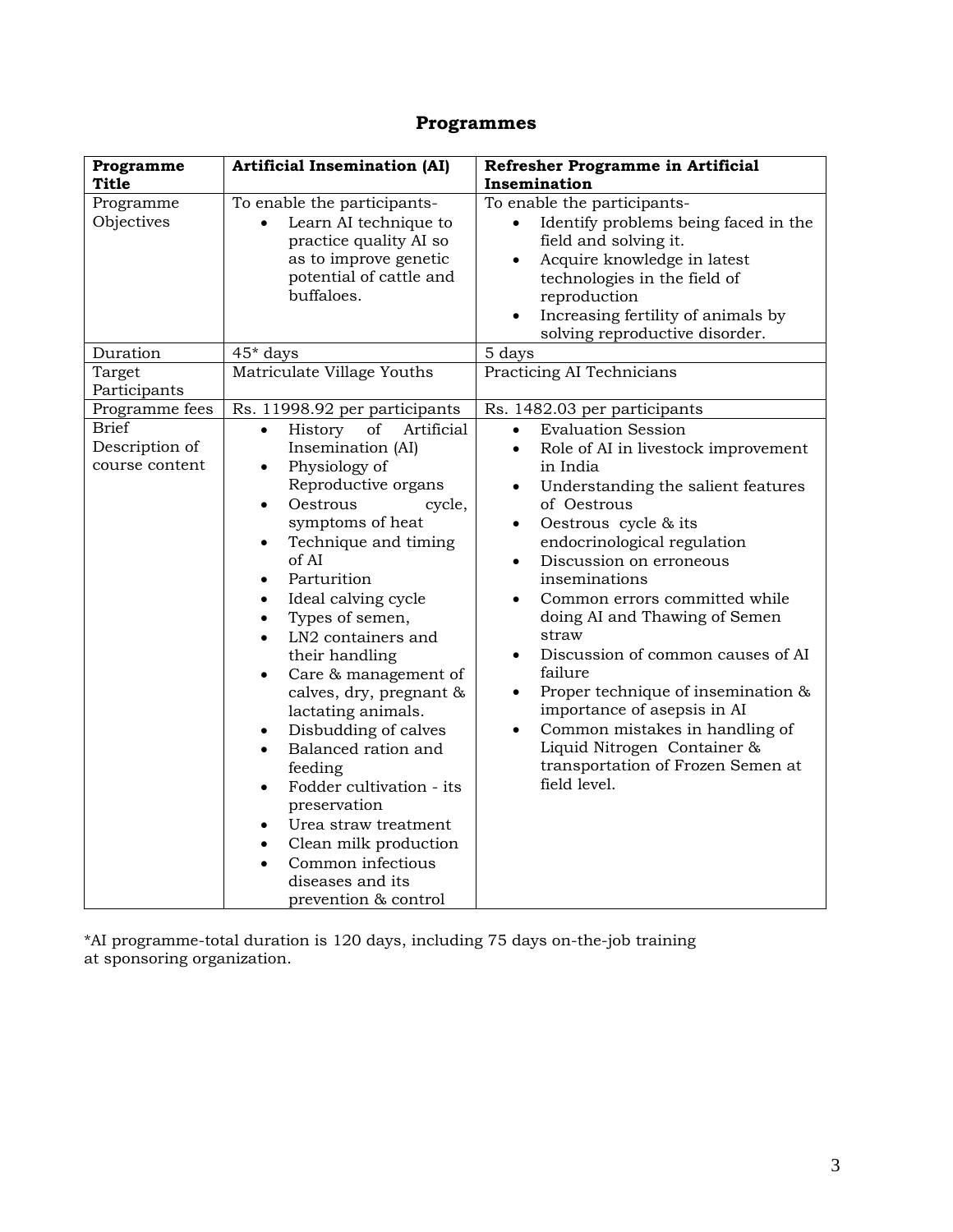| Programme<br>Title                           | <b>Dairy Animal Management</b>                                                                                                                                                                                                                                                                                                                                                                                        | <b>DCS Secretary</b>                                                                                                                                                                                                                                                                                                                                                                                                                                                                                                                                                                                                                                                                                                                                                                                                                                                                                                                                                                                                                                                                                                                                                                                                                                                                       |
|----------------------------------------------|-----------------------------------------------------------------------------------------------------------------------------------------------------------------------------------------------------------------------------------------------------------------------------------------------------------------------------------------------------------------------------------------------------------------------|--------------------------------------------------------------------------------------------------------------------------------------------------------------------------------------------------------------------------------------------------------------------------------------------------------------------------------------------------------------------------------------------------------------------------------------------------------------------------------------------------------------------------------------------------------------------------------------------------------------------------------------------------------------------------------------------------------------------------------------------------------------------------------------------------------------------------------------------------------------------------------------------------------------------------------------------------------------------------------------------------------------------------------------------------------------------------------------------------------------------------------------------------------------------------------------------------------------------------------------------------------------------------------------------|
| Programme<br>Objectives                      | To enable the participants-<br>To impart knowledge in<br>modern dairy animal<br>management practices.                                                                                                                                                                                                                                                                                                                 | To enable the participants<br>impart knowledge &<br>skills<br>To<br>required for operation of DCS and<br>maintaining different records<br>$\infty$<br>registers etc.                                                                                                                                                                                                                                                                                                                                                                                                                                                                                                                                                                                                                                                                                                                                                                                                                                                                                                                                                                                                                                                                                                                       |
| Duration                                     | 5 days                                                                                                                                                                                                                                                                                                                                                                                                                | 21 days                                                                                                                                                                                                                                                                                                                                                                                                                                                                                                                                                                                                                                                                                                                                                                                                                                                                                                                                                                                                                                                                                                                                                                                                                                                                                    |
| Target<br>Participants                       | Milk<br>Producers/Farmers/Unemploye<br>d youths/ SHG members                                                                                                                                                                                                                                                                                                                                                          | Secretaries of Dairy Cooperative Societies                                                                                                                                                                                                                                                                                                                                                                                                                                                                                                                                                                                                                                                                                                                                                                                                                                                                                                                                                                                                                                                                                                                                                                                                                                                 |
| Programme<br>fees                            | Rs. 1482.03 per participants                                                                                                                                                                                                                                                                                                                                                                                          |                                                                                                                                                                                                                                                                                                                                                                                                                                                                                                                                                                                                                                                                                                                                                                                                                                                                                                                                                                                                                                                                                                                                                                                                                                                                                            |
| Brief<br>Description of<br>course<br>content | Breeds of cow and<br>$\bullet$<br>buffaloes<br>housing of dairy animals<br>feeding of various<br>categories of animals<br>common diseases of<br>dairy animals<br>vaccination & de-<br>worming<br>Methods of milking,<br>prevention of mastitis<br>Heat detection & time of<br>AI<br>Brief description of<br>various technologies to<br>improve efficiency of<br>utilization of feeds &<br>fodders<br>Animal insurance | Cooperative Movement in India,<br>$\bullet$<br>briefing on NDDB, Operation Flood<br>Programme & NDP<br>Cooperative Principles and values.<br>Overview of social & environment<br>activities in dairy sector<br>Women Participation in DCS<br>$\bullet$<br>Outline of Cooperative Act, Rules &<br>$\bullet$<br>Bye-laws, Salient features of DCS<br>Bye-laws<br>Records & registers maintained in<br>$\bullet$<br><b>DCS</b><br>Milk & its physic-chemical<br>$\bullet$<br>properties, factors responsible for<br>variation in composition of milk<br>Procedure of Lactometer Reading,<br>$\bullet$<br>fat testing of milk, calculation of<br><b>SNF &amp; Total Solids</b><br>Sources of Profit in DCS, factors for<br>$\bullet$<br>its viability, Costlier & Cheaper<br>Purchase<br>Urea Straw Treatment<br>Institutional Building at DCS<br>Duties & Responsibilities of<br>$\bullet$<br>Chairman, MCM &<br>Staff<br>Conducting of MCM, AGM, Special<br>AGM and writing of Agenda Items,<br>minutes & proceedings of meetings<br>DCS Accounting-Its objective,<br>Cash Book Writing & Ledger<br>Posting, preparation of Trial<br>Balance, Trading & P/L Account,<br><b>Balance Sheet</b><br>Preparation of Budget<br>Auditing and its classification &<br>compliance<br>Cattle Insurance |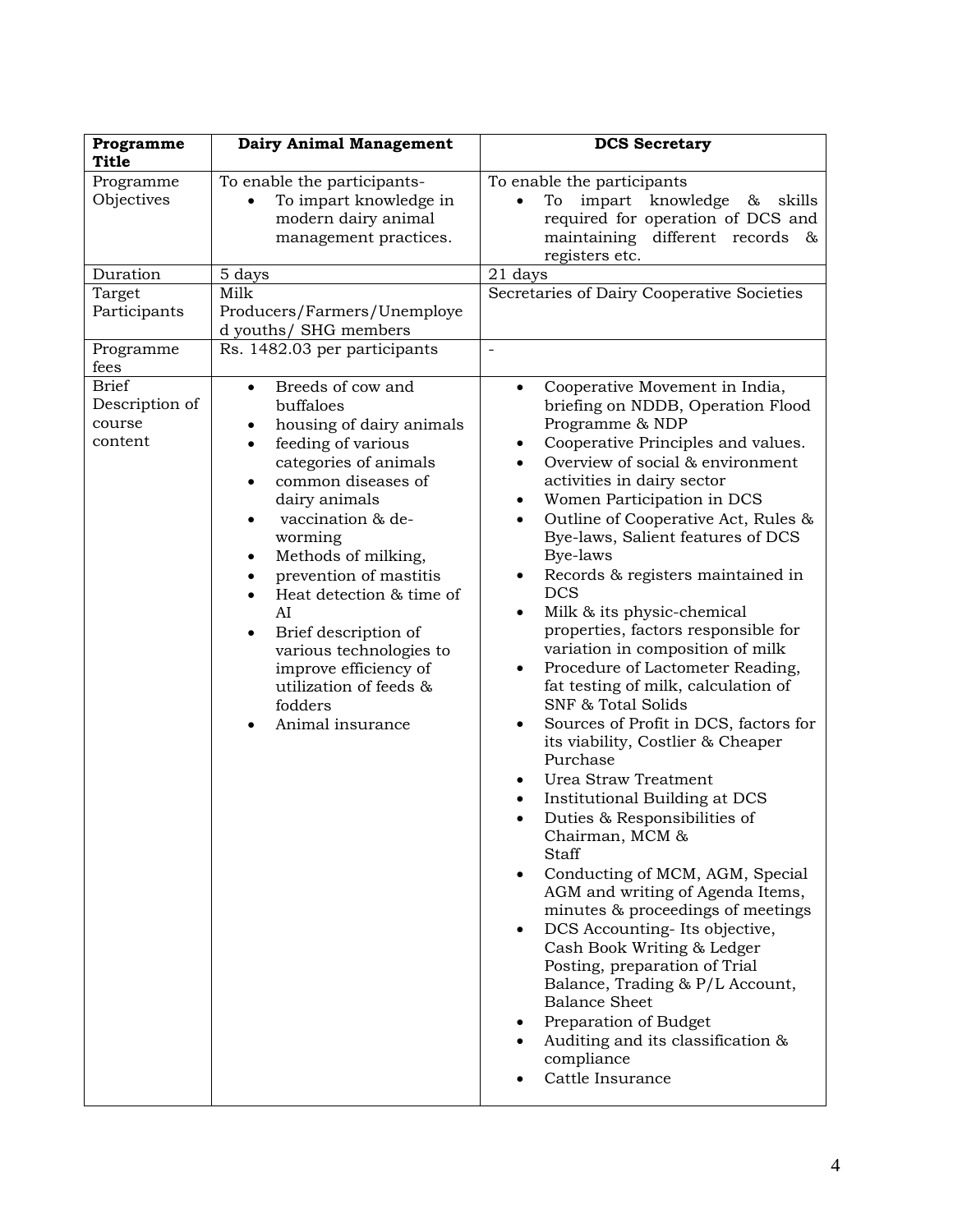| Programme                                     | Milk Procurement & Technical Input for Supervisors of milk                                                                                                                                                                                                                                                                                                                          |  |
|-----------------------------------------------|-------------------------------------------------------------------------------------------------------------------------------------------------------------------------------------------------------------------------------------------------------------------------------------------------------------------------------------------------------------------------------------|--|
| <b>Title</b>                                  | unions                                                                                                                                                                                                                                                                                                                                                                              |  |
| Programme<br>Objectives                       | To enable the participants<br>Work as efficient & effective Procurement & Extension<br>facilitators.<br>Achieve desired key targets related to Milk procurement,<br>institutional development and facilitate participation.<br>Demonstrate high level of professional commitment and<br>$\bullet$<br>initiative for the development of co-operative milk business<br>in their area. |  |
| Duration                                      | 26 days                                                                                                                                                                                                                                                                                                                                                                             |  |
| Target<br>Participants                        | Procurement & Extension Supervisors                                                                                                                                                                                                                                                                                                                                                 |  |
| Programme fees                                | Rs.10883.19 per participants                                                                                                                                                                                                                                                                                                                                                        |  |
| <b>Brief Description</b><br>of course content | Dairy in India<br>Cooperative Act, Rules & bye-laws<br>Cooperative Principles and values.<br>٠<br>Milk constituents and its testing, pricing<br>٠<br>Organization and functioning of DCS<br>DCS accounting<br>٠<br>Communication<br>Participatory skills<br>Technical input services<br>٠<br>Women participation in DCS                                                             |  |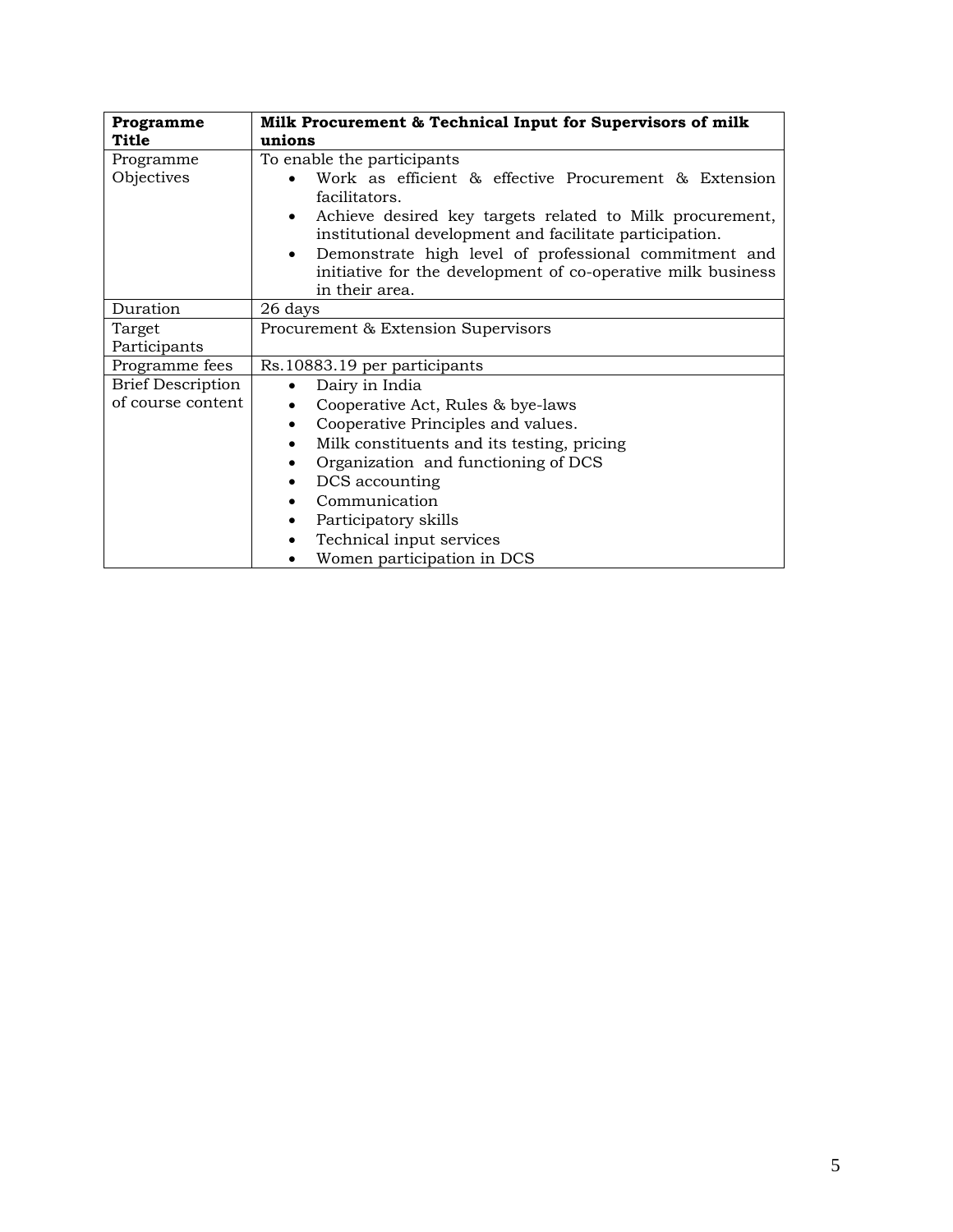### **General Information**

- Programmes cover a minimum batch size of 15 and a maximum size of 25 participants.
- Slots would be allotted on a first come first serve basis.
- The training charges specified include tuition fees, course material, board & lodging, transport for field visits and service tax at the applicable rates of the government.
- The programme fees are subject to revision and the revised structure would be applicable from the date of its revision.
- Demand draft or at par cheque towards the training fees should be drawn in favour of "National Dairy Development Board" payable at Siliguri and it should reach before the commencement of the programme.
- Nomination should be sent at least one month prior to the commencement of the programme.
- Candidates should bring one copy of the pass port size photograph along with them.
- Any of the programme slots may be cancelled/ postponed if sufficient numbers of candidates are not available.
- Intimation of cancellation of a nomination should be sent at least fifteen days prior to the date of commencement of the said programme.
- No family accommodation would be provided to any candidate.